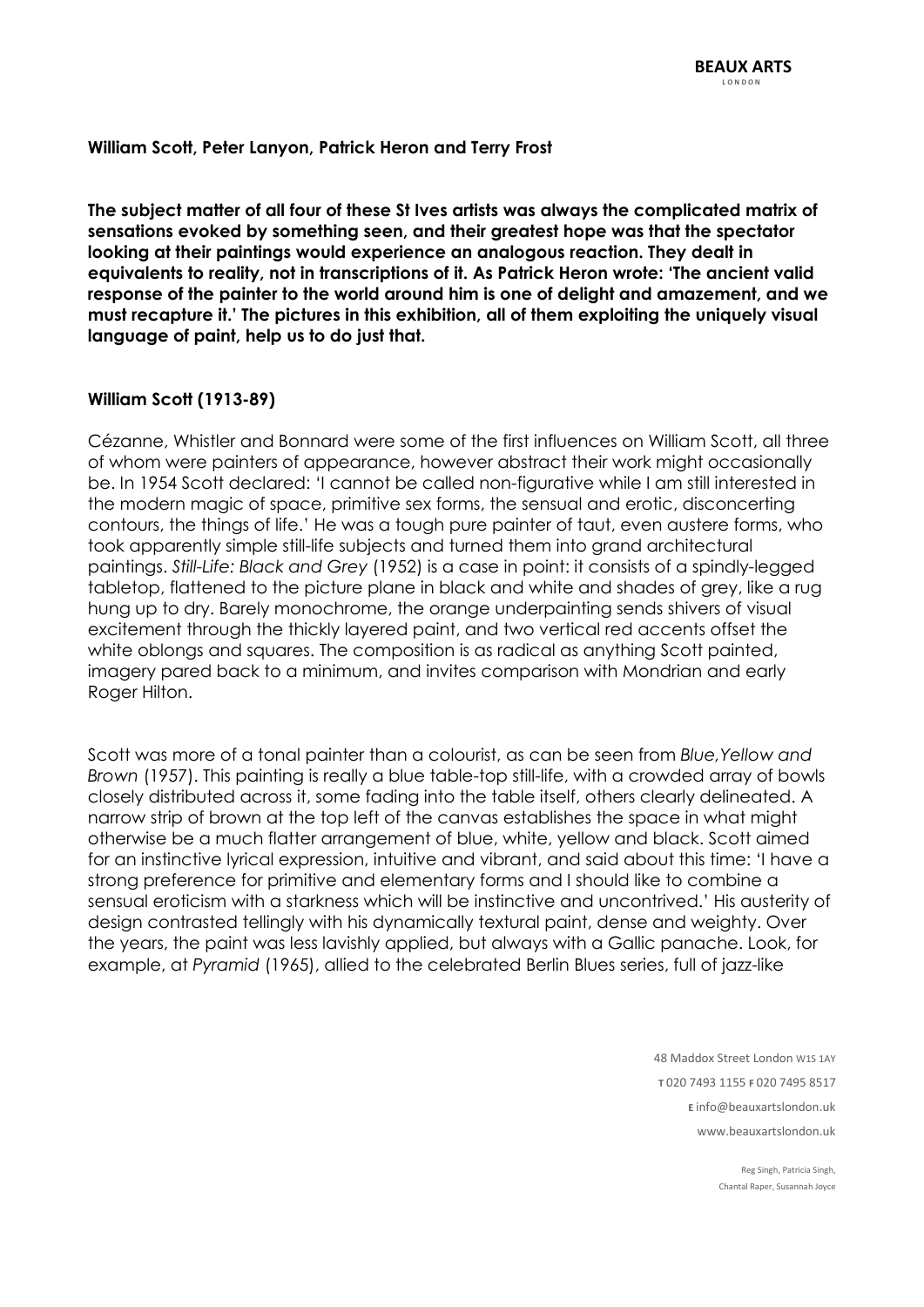improvisations on a basic repertoire of emblematic forms: dynamic triangles and upsidedown bowls like heel-prints, dextrously placed with assertive frontality.

The plangent colour harmonies of *Strong Note Orange* (1972), with its two white horizontals at top right like louvred lights, and a paler orange bowl at bottom left like a sinking sun, project an unexpected serenity. Scott said in conversation with the painter Tony Rothon (published *Studio International* December 1974): 'My subject is the division on canvas of spaces, and relating one space or one shape to another'. He was very much a compositional painter and what he called an edge-painter. 'Although my paintings are flat, I want to achieve an illusion of space within. You see, I want to have the feeling that you enter the painting and then spread out.' He drew our attention not so much to the objects themselves, but to the spaces between them, as can be seen in *Orchard of Pears No 10* (1976-7). One of a sequence of 17, these paintings were first shown in Tokyo and appealed greatly to the Japanese sense of understatement. Here is a group of three pears and a bowl, succinct and sensual, a supremely distilled statement about art and life. A tendency to careful picture-making was balanced in his work by an innate poetic resonance which lifts his paintings into a higher realm. Patrick Heron wrote of Scott: 'He is one of our small handful of really significant painters.'

## **Peter Lanyon (1918-64)**

Although primarily thought of as an abstract landscape painter, one of Peter Lanyon's great subjects was the figure in the landscape, and his hidden figuration often referred to women, or to the gliding he took up in later years. 'Many of my pictures are of weather', he said in 1963 in a recorded talk for the British Council. 'I like to paint places where solids and fluids come together, such as the meeting of sea and cliff, of wind and rock, of human body and water.' For Lanyon the sea was male, the land female, and his native Cornwall provided the impetus for much of his investigation of landscape. However, he was also a traveller, and the stronger colours of his last years, and a mixture of hard and soft-edged forms (as can be seen in *Blue Day* and *Saltillo*, both 1963), were in direct response to his experiences of travel in north-east Mexico, western Texas and the Tatra Mountains of Czechoslovakia.

*Saltillo* is named after the capital of Coahuila state in Mexico, and the thin, brushy paint is applied more in veils than in Lanyon's habitual method of over-painting and building-up of the surface. Perhaps this, along with the broadened palette of yellows, pinks and reds (though the typical Lanyon arctic blue is probably a Cornish input) reflect a closer acquaintance with the work of de Kooning. Certainly, in *Blue Day* the paint is even thinner

> 48 Maddox Street London W1S 1AY  **T** 020 7493 1155 **F** 020 7495 8517  **E** info@beauxartslondon.uk www.beauxartslondon.uk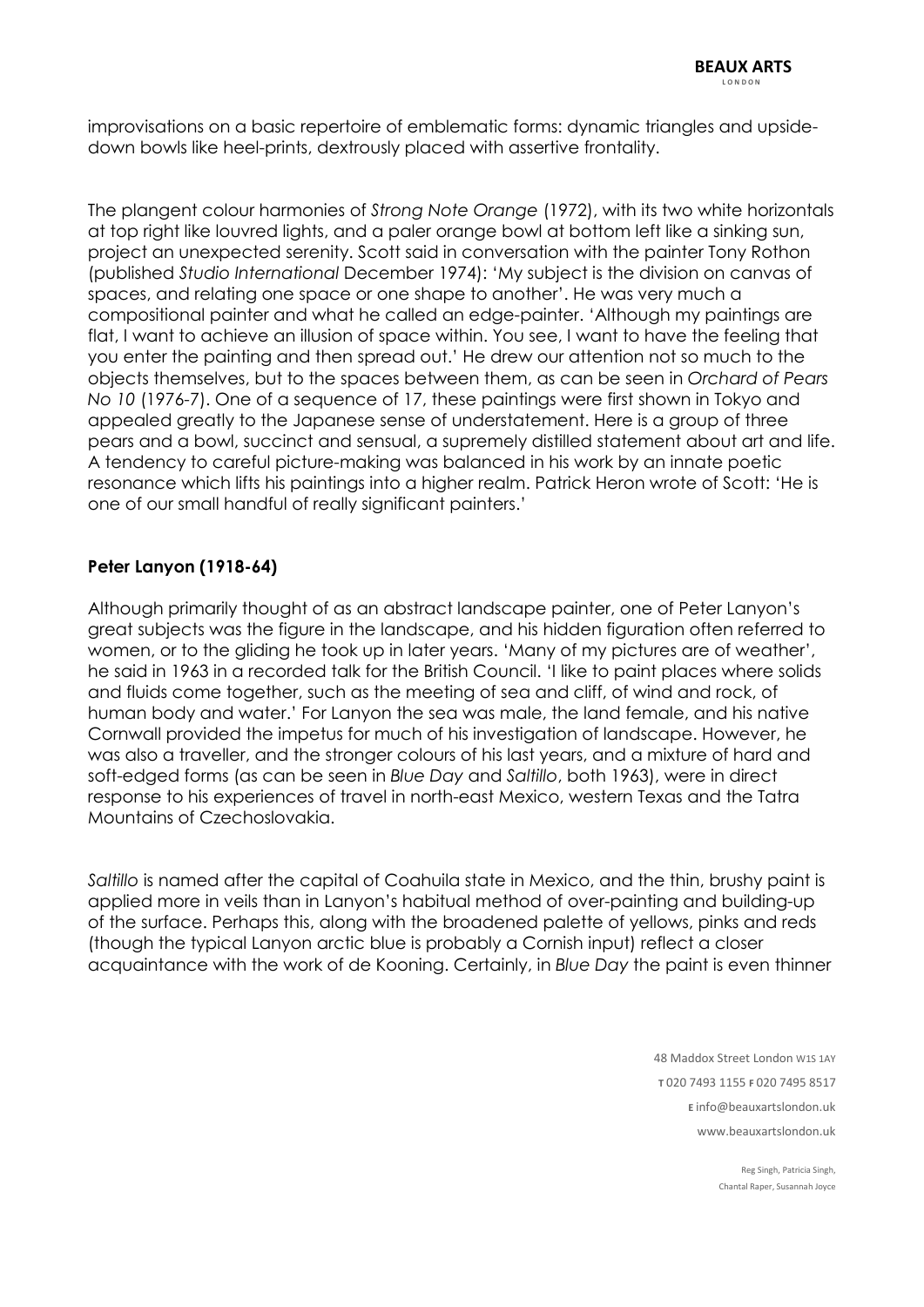and the canvas visible, though the vitality and freedom of the marks make this smallish painting a perfect formal statement of unexpected sonority.

Lanyon began to make constructions very early in his career. Ben Nicholson wrote appreciatively of him in a letter to a friend (dated January 11th 1940); 'He has done a good deal of photography & has adapted his knowledge of this in a most interesting way - Barbara [Hepworth] & Gabo say he has solved, in his "ptg-constructions", in a month what Moholy [-Nagy, the Hungarian painter, photographer and Bauhaus professor] has been trying to solve for 20 years.' The constructions were a three-dimensional way of thinking about painting, exploring space and movement, and were part of the scaffolding of a subject, temporary expedients (not intended for exhibition), ways of working out problems, and thus contain some of the most direct statements we have of Lanyon's thought.

The circular object *Untitled (Orpheus Construction)*, 1961, seems to be related to his painting Orpheus of the same year. It thus engages with the theme of love, loss and death, in the story (as related by the Roman poet Ovid) of Orpheus' descent into the Underworld to rescue his beloved Eurydice. Disobeying explicit instructions not to look at Eurydice if he wished to take her back into the real world, Orpheus was unable to resist looking back, fearful that his wife's strength was failing. At once she disappeared into the depths and he lost her forever. This is the scene that particularly fascinated Lanyon, in both the painting and construction. He identified with Orpheus, saying in 1963: 'The muse disappears if I look back or repeat myself. I have to make new ground in each work.'

The critic Lawrence Alloway called Lanyon 'our last landscape painter', but the artist himself always said it didn't matter what the pictures were about, the viewer must accept them as they are. Their principal subject - as of all the paintings in this exhibition - is paint.

### **Patrick Heron (1920-99)**

For Patrick Heron, colour was the sole field for legitimate contemporary enquiry in painting. Taking his direction from Matisse, Braque and Bonnard, Heron conceived of colour as space, and the dynamic contradiction, by colour relations, of the flatness of the canvas. In a sense, his paintings offer a European response to the colour fields of American Abstract Expressionism, and (being an excellent writer and art critic) he was extremely vocal in support of the achievements of British art in the face of American cultural imperialism. His paintings attend to the meaning behind appearances: the hidden structures of form and colour, the linear rhythms that underscore the surface patterns, the

> 48 Maddox Street London W1S 1AY  **T** 020 7493 1155 **F** 020 7495 8517  **E** info@beauxartslondon.uk www.beauxartslondon.uk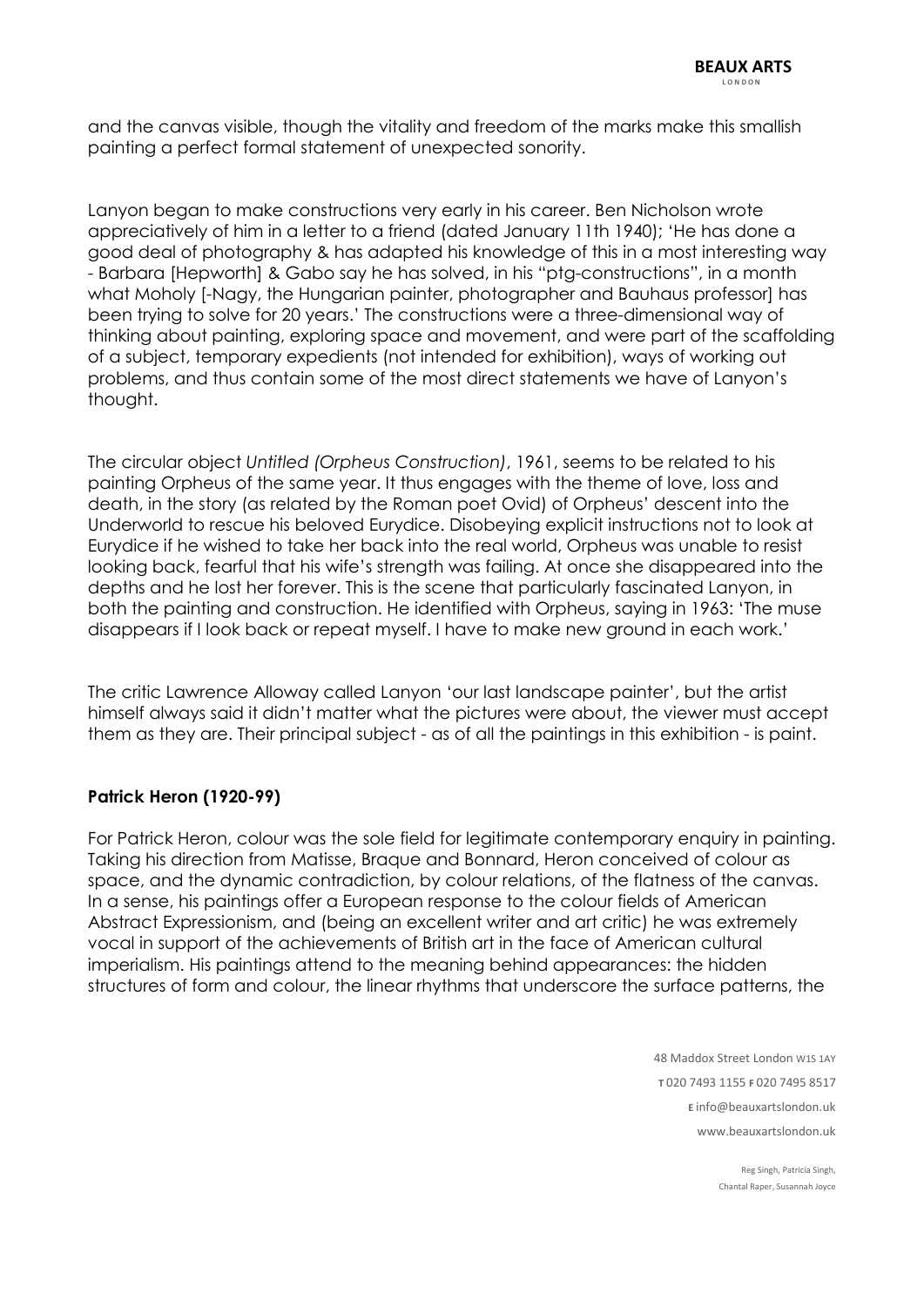underlying harmonies. His work, resolutely modernist, does not partake of traditional modes of perspective but deals rather in spatial sensations. For Heron, art was a species of metaphysical speculation and he interpreted the act of looking essentially as revelation.

The soft-edged paintings of 1959-66, of which *Big Violet with Red and Blue* is such a fine example, reflect Heron's urge towards a new type of painting which transcends the speedy and spontaneous gesture, and replaces it with an approach altogether more considered and deliberate. In the wobbly hard-edged paintings of the 1970s, such as *Five in Scribbled Violet*, the colour - most specifically here the violet - has become more opaque, and the painting's thrust resides in the telling juxtaposition of the orange, pink, yellow and green shapes. Intuitively arrived at, this sequence of apparently flat forms has an implied decorative order that is nevertheless capable of projecting unexpected vibrations of space and light.

Heron had a structural approach to colour, in which the shapes were meticulously plotted and thought out in relation to the edges of the canvas, and the picture surface was thoroughly re-complicated and re-activated. The shapes were swiftly drawn in and the pure unmixed colours applied with small soft brushes to achieve the distinctive quality of vigorous 'brushiness' that he wanted these paintings to have. Each colour was applied in a single session to ensure uniformity of hue and texture. Heron wanted the effect to be very much of vivid colours crisply juxtaposed, not overlapping or layered.

'My gouaches are not a substitute for the oil paintings,' he wrote in 1985. 'Nor are they preliminary sketches, or means for trying out new colour-shapes, or configurations of dovetailed colour-shapes to feature in later paintings on canvas. They are works in their own right; and their quality, in fact, doesn't even overlap with the canvases in many respects. Or so I feel.' The emphatic drama of these fluent small-scale works is dependent on several factors: the fluidity of the drawing, the softness of the area-shapes, the starbursts of brilliant colour and the feeling that these gouaches might just be more spontaneous and less controlled than the oils. Are we privy through them to a more direct method of working in this intensely self-aware artist? Heron recognised that his gouaches were indeed more involuntary than his carefully considered large-scale paintings. 'I like the water in the paint mixture to lead me', he admitted, 'to suggest the scribbled drawing which gives birth to the images.'

# **Terry Frost (1915-2003)**

It is always something of a surprise that imagery which is in essence so severely geometric as Terry Frost's can also be so human, so sensuous and so full of joy. And yet Frost

> 48 Maddox Street London W1S 1AY  **T** 020 7493 1155 **F** 020 7495 8517  **E** info@beauxartslondon.uk www.beauxartslondon.uk